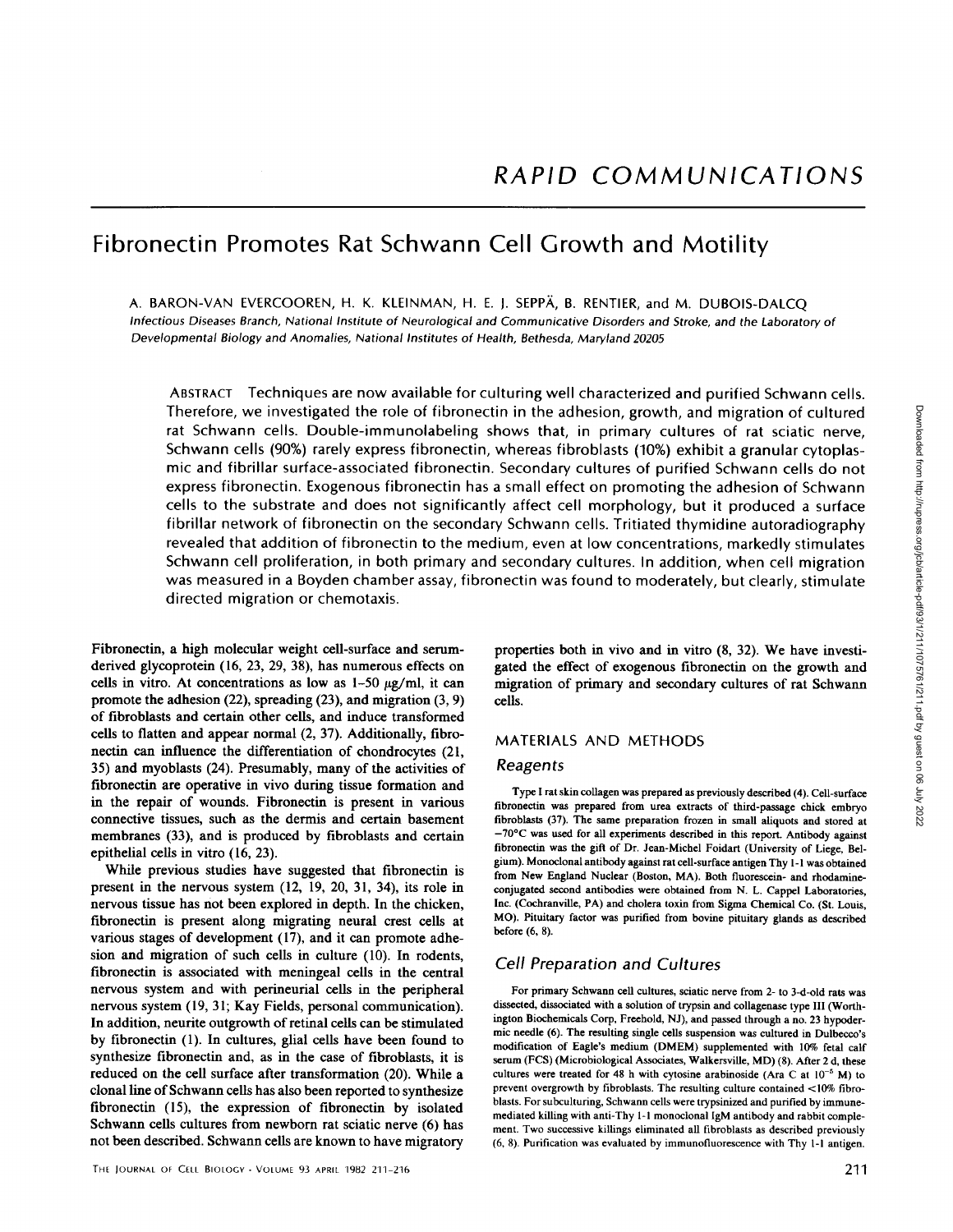Subcultures completely devoid of Thy 1-l positive cells were considered pure Schwann cells. Doubling times of purified Schwann cells were determined as follows: secondary cells were plated on 35-mm Petri dishes at a density of  $7 \times 10^4$ cells/dish and grown in DMEM-FCS or DMEM-FCS supplemented with various concentrations of fibronectin. Cells were trypsinized and counted in suspension with a Coulter counter (Coulter Electronics, Inc., Hialeah, FL) daily. Data did not differ by >10% and were averaged from duplicates.

Cell growth was also assayed by autoradiography. Stable primary and purified secondary cultures grown on glass cover slips were treated for 72 h with various concentrations of mitogens. Tritiated thymidine (5  $\mu$ Ci/ml) was added to the medium from 48 to 72 h after culture. In primary cultures, only cells with Schwann cell phenotype were counted. Stimulation index (SI, percent of labeled cells in stimulated cultures per percent of labeled cells in unstimulated cultures) was evaluated for each condition.

## Immunofluorescence

For double-labeling, living cells grown on cover slips were first incubated with monoclonal antibody against rat cell-surface antigen (Thy 1-1) for 30 min and subsequently treated with an anti-mouse IgG coupled to fluorescein. The cover slips were then fixed in 2% formaldehyde in 0.1 M phosphate buffer, pH 7.4, and incubated with goat antiserum against fibronectin for 30 min. After incubation with anti-goat IgG coupled to rhodamine, the cover slips were examined with both rhodamine and fluorescence filters in a Zeiss photoscope III equipped with epifluorescence. For labeling of intracellular fibronectin, the cover slips were first fixed in acetone and treated as described above.

## Cell Adhesion

Trypsinized cells were plated on collagen-coated bacteriological plastic dishes (14) in the presence of Eagle's minimal essential medium containing 200  $\mu$ g of bovine serum albumin (BSA)/ml and fibronectin where indicated. After <sup>1</sup> h, the unattached cells were removed and the attached cells were trypsinized and counted in an electronic cell counter.

## Migration Test

The migratory response of both primary and subcultured Schwann cells was

tested in Boyden blind well chambers (Neuro Probe Inc., Bethesda, MD, model 025-187) (25) . Since Schwann cells, like fibroblasts (25), do not attach to the polycarbonate filters (Nuclepore Corp., Pleasanton, CA), the filters were precoated with either gelatin (10-20 mg/l) (10) or fibronectin (20  $\mu$ g/ml).

Schwann cells were detached from the tissue culture flask with 0.1% (wt/vol) trypsin (Worthington Biochemicals Corp., Freehold, NJ) and suspended in DMEM containing 1 mg/ml of BSA (Reheis Chemical Co., Phoenix, Ariz.). The cell suspension (0.2 ml at  $3 \times 10^5$  cells/ml) was introduced in the top compartment. Attractant solutions (0.030 ml) were introduced into the bottom wells of the Boyden chambers and the filters were placed above them . The chambers were incubated for 4 h at  $37^{\circ}$ C in a humidified atmosphere of air with  $5\%$  CO<sub>2</sub>. The filters were finally stained with Dipp-Quick (Harleco, Inc., Puerto Rico) and mounted on slides . Cells that did not migrate through the filter were wiped off the upper surface with a cotton swab. Migrated cells were counted randomly in 15 consecutive fields at  $\times$  400. Assays were run in triplicate or quadruplicate. At different time intervals, membranes were fixed and processed for scanning electron microscopy as described before (8) and examined in an ETEC Autoscan.

#### RESULTS

We first investigated whether cultured rat Schwann cells contained fibronectin using two different immunofluorescent probes (Fig. 1) . As expected in primary Schwann cells, contaminating fibroblasts (10%) identified by the presence of the Thy 1-1 antigen (Fig.  $1a$ ) all expressed fibronectin on the cell surface, within the cytoplasm (Figs.  $1b$  and  $2a$ ), and in the footprints left by the cells on the substrate (Fig.  $2a$ , inset). Unlike the fibroblasts, however, only a few Schwann cells (<10% of total Schwann cell number) stained with antibodies against fibronectin. This staining was focal and seemed to be membrane-associated (Fig.  $2b$ ). Since we observed no fibronectin staining in secondary Schwann cells (Fig.  $3a$ ), it is possible that the fibronectin present on some of the primary Schwann cells originated from the fibroblasts. In contrast, we found a dense fibrillar fibronectin network on Schwann cells



FIGURE <sup>1</sup> Double labeling of Thy 1-1 antigen with fluorescein-conjugate (a) and of fibronectin with rhodamine-conjugate (b) in fibroblasts contaminating primary rat Schwann cell cultures. <sup>a</sup> shows the typical punctuate distribution of Thy 1-1 antigen on two large fibroblasts. b shows the fibronectin labeling in these same fibroblasts; the right one has cytoplasmic (granular) fibronectin, while the left one shows surface fibrillary fibronectin.  $\times$  550.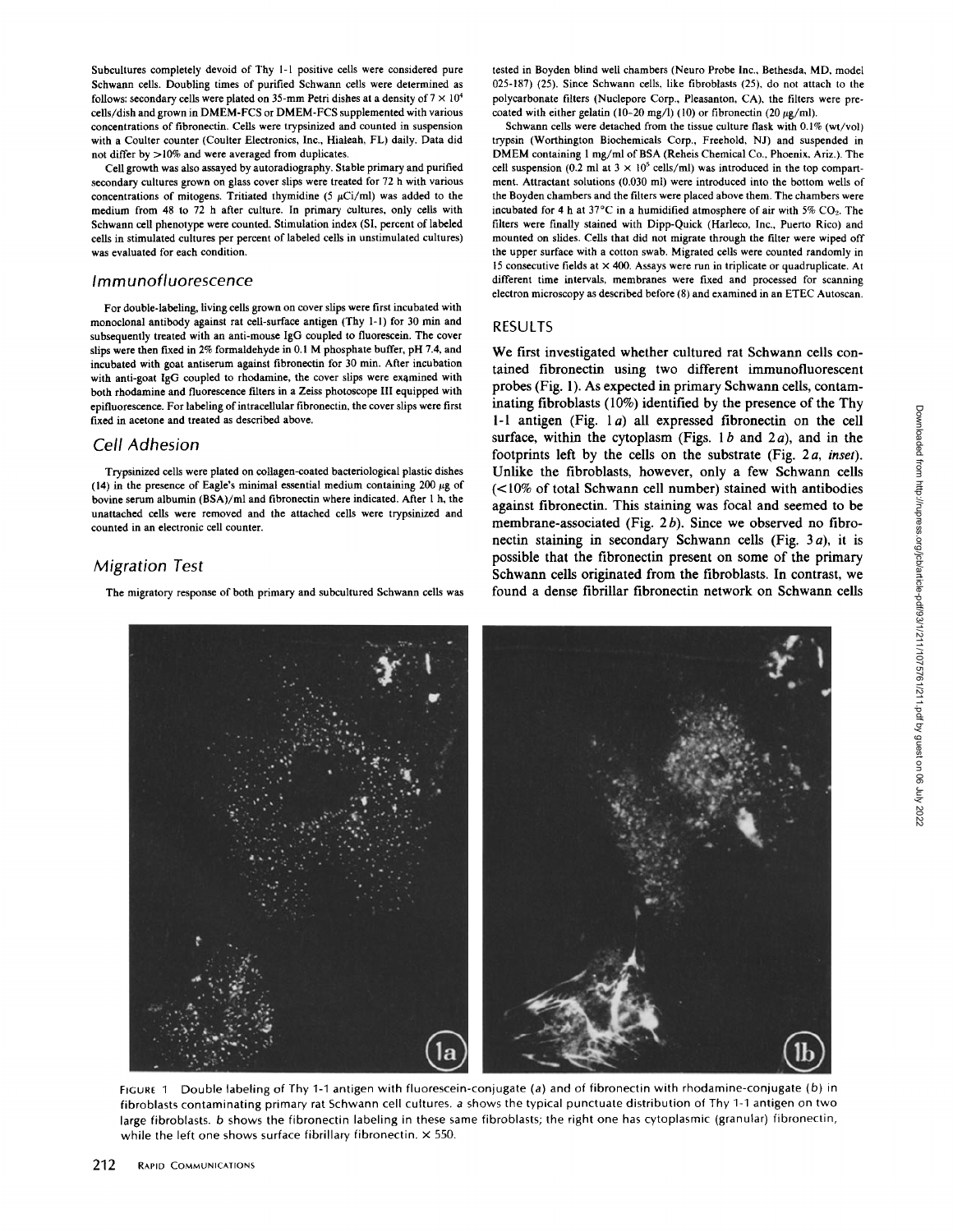within 1 d after the addition of 20  $\mu$ g/ml of fibronectin to the culture (Fig.  $3 b$ ). While the overall morphology of the individual Schwann cell did not change, the cells treated with fibronectin had a tendency to cluster and this response was fibronectin dose-dependent.

Fibronectin not only bound to the Schwann cells but also stimulated their growth. We observed that pure Schwann cells incubated with fibronectin had a doubling time of <sup>3</sup> d, while untreated cells had <sup>a</sup> doubling time of 7 d. We evaluated the stimulation index by autoradiography: both primary and pure secondary Schwann cells increased their cell number severalfold in response to fibronectin in a time- (data not shown) and dose-dependent manner (Fig. 4). Primary cells responded to concentrations as low as 5  $\mu$ g/ml, with maximal activity at 10  $\mu$ g/ml, and a threefold increase in cell number over controls was observed. Second-passage cells required 20  $\mu$ g/ml for maximal cell proliferation and the cell number increased greater than fourfold. This is the first demonstration of fibronectin promoting cell growth. Soluble collagen (20  $\mu$ g/ml), which is known to stimulate fibronectin binding to fibroblasts (28), slightly exacerbated the effect of fibronectin (data not shown).

Schwann cells do not normally proliferate well in culture unless specific mitogens are present. The effect of 20  $\mu$ g/ml of fibronectin on Schwann cell growth was compared to that of various other mitogens (Fig. 5). Primary cells maintained in

DMEM-FCS supplemented with fibronectin divide threefold more than untreated cells, whereas, as previously described, when stimulated with cAMP they divide only two and a half times more (27) . Secondary cells treated with fibronectin divided fourfold more than the control cells . This stimulation is superior to 6  $\mu$ g/ml of bovine pituitary extract or 1  $\mu$ g/ml of cholera toxin but remains less effective than their combination, which is routinely used at the same concentrations to grow Schwann cells in our laboratory. Primary Schwann cells do not divide in defined medium but have a stimulation index of 2.2 when this medium is supplemented with  $20 \mu g/ml$  of fibronectin .

We then investigated whether fibronectin could influence Schwann cell adhesion and migration . Fibronectin had a small  $(-25%)$  but significant effect on cell adhesion to collagen (data not shown) and clearly stimulated both primary and secondary Schwann cell migration in a dose-dependent manner (more than a threefold increase at 5  $\mu$ g/ml) (Table I). The checkerboard analysis (Table I) shows that the cells migrate in a chemotactic manner to a gradient of fibronectin. In this test, filters were pretreated with fibronectin (20  $\mu$ g/ml) (to ensure maximal cell adhesion) which elevates the random migration of the cells in the absence of added fibronectin in the Boyden chamber. The cells migrate maximally towards a positive gradient of fibronectin (top row) while less motility is observed when equal concentrations are present on both sides of the



FIGURE 2 Immunofluorescence staining of endogenous fibronectin in primary rat Schwann cells. In a, after acetone fixation, one fibroblast stained with antifibronectin antibody shows bright perinuclear fibronectin as well as fibrillar surface fibronectin, whereas a large group of Schwann cells remain unstained. Acetone extraction has altered the usual spindle shape of the Schwann cells.  $\times$ 380 Inset: after living cell incubation, fibroblasts sometimes detach and leave fibronectin fibrils on the glass, forming footprints át the level of the surface adhesive sites.  $\times$  150. b shows scattered spindle shaped Schwann cells after formaldehyde fixation. Three cells in the upper left corner and one at the right show a focal staining for fibronectin (arrowheads) which seems to be membraneassociated. The same Schwann cells did not stain with Thy 1-1 antibody.  $\times$  530.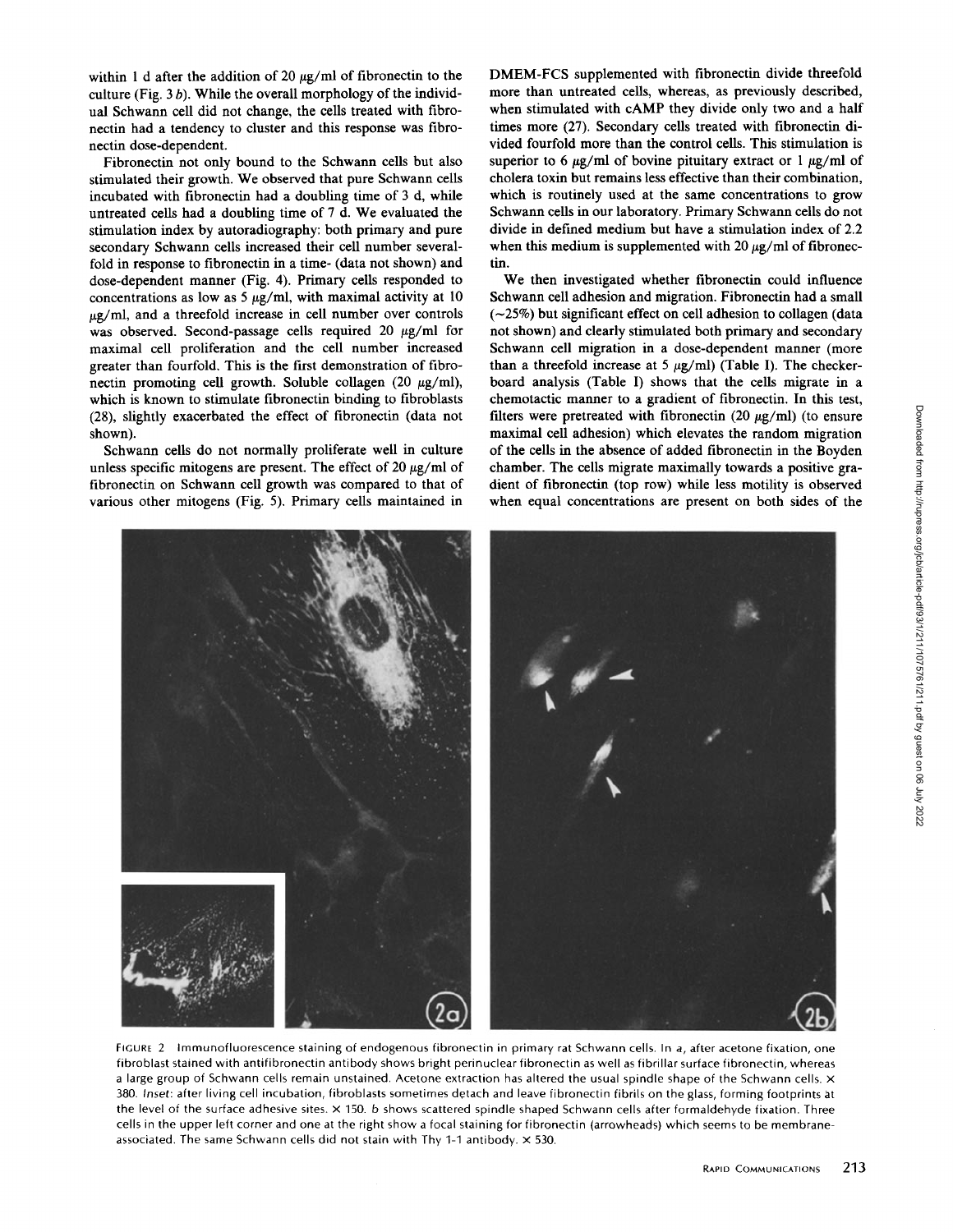

FIGURE <sup>3</sup> Immunolabeling of exogenous fibronectin in pure secondary rat Schwann cells. Cells were treated with cholera toxin and exhibit the typical flat phenotype induced by this mitogen. (a) A large group of cells before treatment with fibronectin. There is no endogenous fibronectin stain in secondary cells. (b) The same cells now covered with fibrillar fibronectin on their surface after growth for 3 d in the presence of exogenous fibronectin (20  $\mu$ g/ml).  $\times$  380.



FIGURES 4 and 5 Stimulation index of primary and purified secondary Schwann cells as measured by radioautography. Each value is the average of duplicates  $±$  their SD (as indicated). Fig. 4: Effect of the various concentration of chicken fibronectin on primary  $($ ) and secondary (A) Schwann cell growth. Fig. 5: Comparison of fibronectin with other mitogens. Cells are grown in serum medium (C) . CAMP (cA) was added at <sup>a</sup> concentration of  $10^{-5}$  M and fibronectin (F) at  $20 \mu g/ml$ . The right part of the primary cells histogram shows results with cells grown in defined medium without  $(D)$ or with fibronectin (FD). In the secondary Schwann cell histogram, pituitary fac-

filter (diagonal) or when fibronectin is present only in the upper chamber (left column). When filters were not pretreated with fibronectin, random migration was considerably reduced, and the overall migration towards fibronectin  $(20 \mu g/ml)$ showed a much larger increase in the response in a dose- as well as in a time-dependent manner (Fig. 6) and up to 40-fold. These data indicate that fibronectin is a real chemoattractant for Schwann cells since they migrate directionally towards fibronectin .

#### DISCUSSION

We report here that the majority of rat Schwann cells will not retain fibronectin on the cell surface unless it is added exoge-

tor (P) was added at a concentration of  $6 \mu g/ml$ , cholera toxin (CT) at a concentration of 1  $\mu$ g/ml and fibronectin (F) at 20  $\mu$ g/ml as for primary cells. When two mitogenic factors were added, they were used at the same concentrations as indicated above.

nously. While the added fibronectin had little effect on cell morphology, we observed a large stimulation in cell number. The mitogenic effect of fibronectin was time- and dose-dependent. Exogenous fibronectin appeared to have <sup>a</sup> stronger mitogenic effect on secondary cells than on primary cells, perhaps due to the presence of endogenously produced fibronectin originating from the fibroblasts contaminating the primary cultures. Fibronectin was slightly more mitogenic than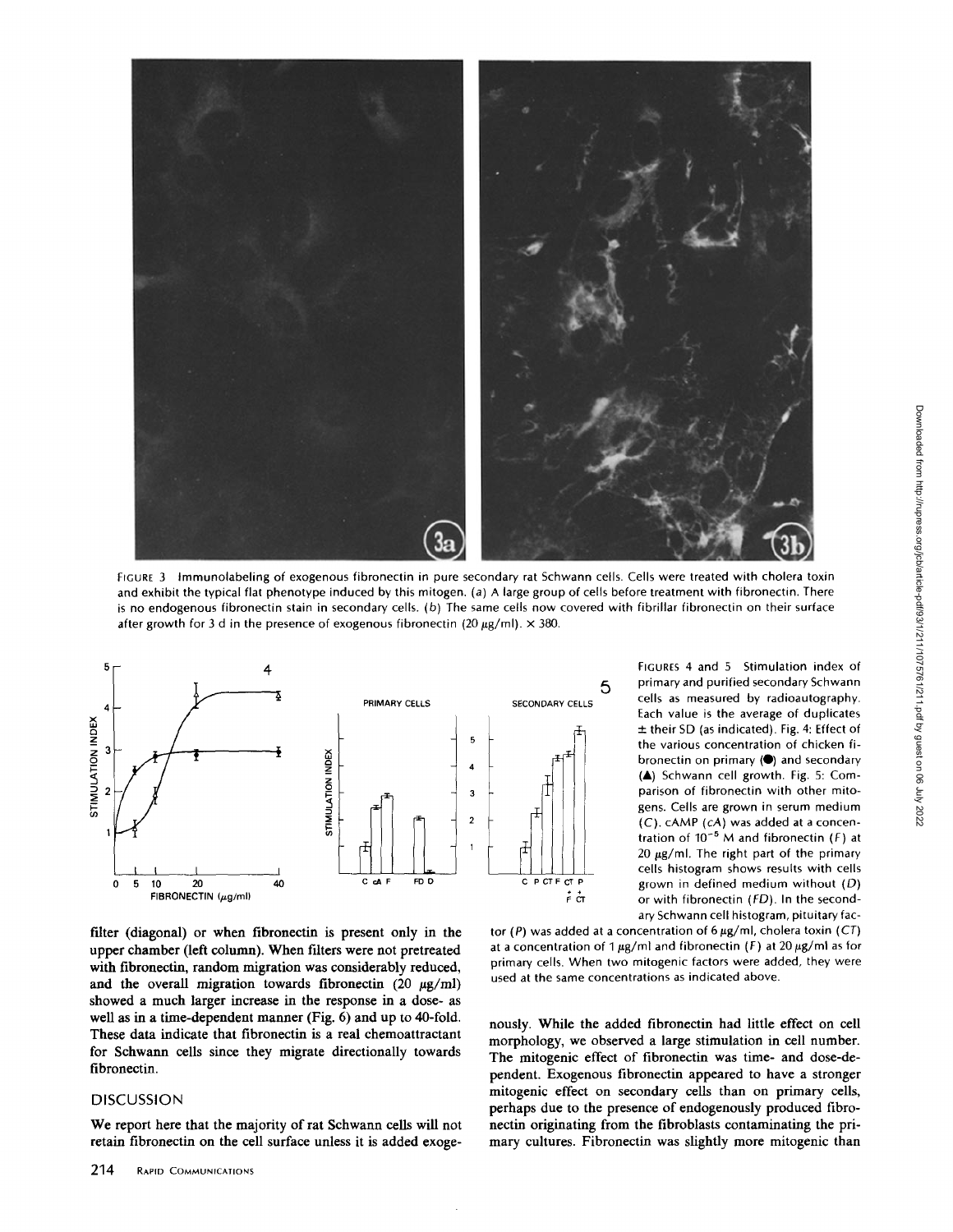TABLE <sup>I</sup> Effect of Various Concentrations of Fibronectin on Purified Secondary Schwann Cell Migration

| Fibronectin in up-<br>per compartment | Fibronectin in lower compartment |              |              |              |              |
|---------------------------------------|----------------------------------|--------------|--------------|--------------|--------------|
| $\mu$ g/ml                            | $\mu$ g/ml                       |              |              |              |              |
| $\bf{0}$                              | $234 \pm 51$                     | $428 \pm 68$ | $484 \pm 75$ | $735 \pm 14$ | $710 \pm 21$ |
| 0.3                                   | $181 \pm 11$                     | $265 \pm 53$ | $507 \pm 27$ | $665 \pm 32$ | $604 \pm 29$ |
| 1.2                                   | $128 \pm 39$                     | $369 \pm 41$ | $361 \pm 26$ | $494 \pm 43$ | $524 \pm 47$ |
| 4.7                                   | $131 \pm 54$                     | $193 \pm 42$ | $346 \pm 12$ | $463 \pm 33$ | $474 \pm 57$ |
| 12.9                                  | $163 \pm 51$                     | $236 \pm 50$ | $325 \pm 24$ | $442 \pm 12$ | $419 \pm 24$ |

\* The number of Schwann cell migrating through each filter was quantified. Each value is the average of triplicates ± their SD.



FIGURE 6 Scanning electron micrographs of the underside of the filter in the Boyden chamber assay. Pure Schwann cells added in the upper chamber, migrated toward fibronectin (20  $\mu$ g/ml) present in the lower chamber. In a after 30 min, no cells are present but processes are seen emerging through the filter holes (x 2,030) . In b, after 4 h, many Schwann cells are identified on the lower part of the filter as a result of fibronectin-induced chemotaxis.  $\times$  2,160.

low concentrations of pituitary factor or cholera toxin which is routinely used to stimulate Schwann cell growth (8). However, other studies have shown that highly purified pituitary extract or 500  $\mu$ g/ml of crude pituitary factor, alone or in combination with 10  $\mu$ g/ml of cholera toxin, had a more potent effect on mitosis, producing respectively a ten-, five-, and sixfold stimulation of Schwann cell growth (7, 26).

Treatment with both fibronectin and cholera toxin did not result in an enhanced Schwann cell mitosis over that seen with fibronectin alone. Both fibronectin (13) and cholera toxin (6) can bind to gangliosides, and it is thought that these glycolipids are the cell-surface receptors for these molecules. It is thus possible that fibronectin and cholera toxin are competing for the same receptors on the Schwann cell surface and that therefore these two mitogens are not able to have additive effects .

Fibronectin has not previously been reported to be a mitogen for any cells. Neuroblastoma cells (5) and rat follicular cells (18) appear to require fibronectin for growth in defined medium. Since many cells must adhere before they can divide, it is likely that fibronectin is acting in the defined medium as an attachment glycoprotein. In the case of the primary Schwann cells, however, the cells are already adherent and fibronectin does not significantly cause them to flatten further. This suggests that, for Schwann cells, fibronectin may be a true mitogen.

The effect of a variety of mitogens has also been studied on Schwann cells isolated from dorsal root ganglia explants. In this different tissue culture system, cAMP and cholera toxin had variable effects on Schwann cell proliferation (36). However, it was shown that neurites and axolemma fractions were the best mitogens for these Schwann cell cultures, increasing tritiated thymidine incorporation from 10- to 20-fold (30, 36). In these organotypic cultures, the background of Schwann cell mitosis was much lower than in our purified Schwann cell cultures and thus comparison between these results and ours is difficult.